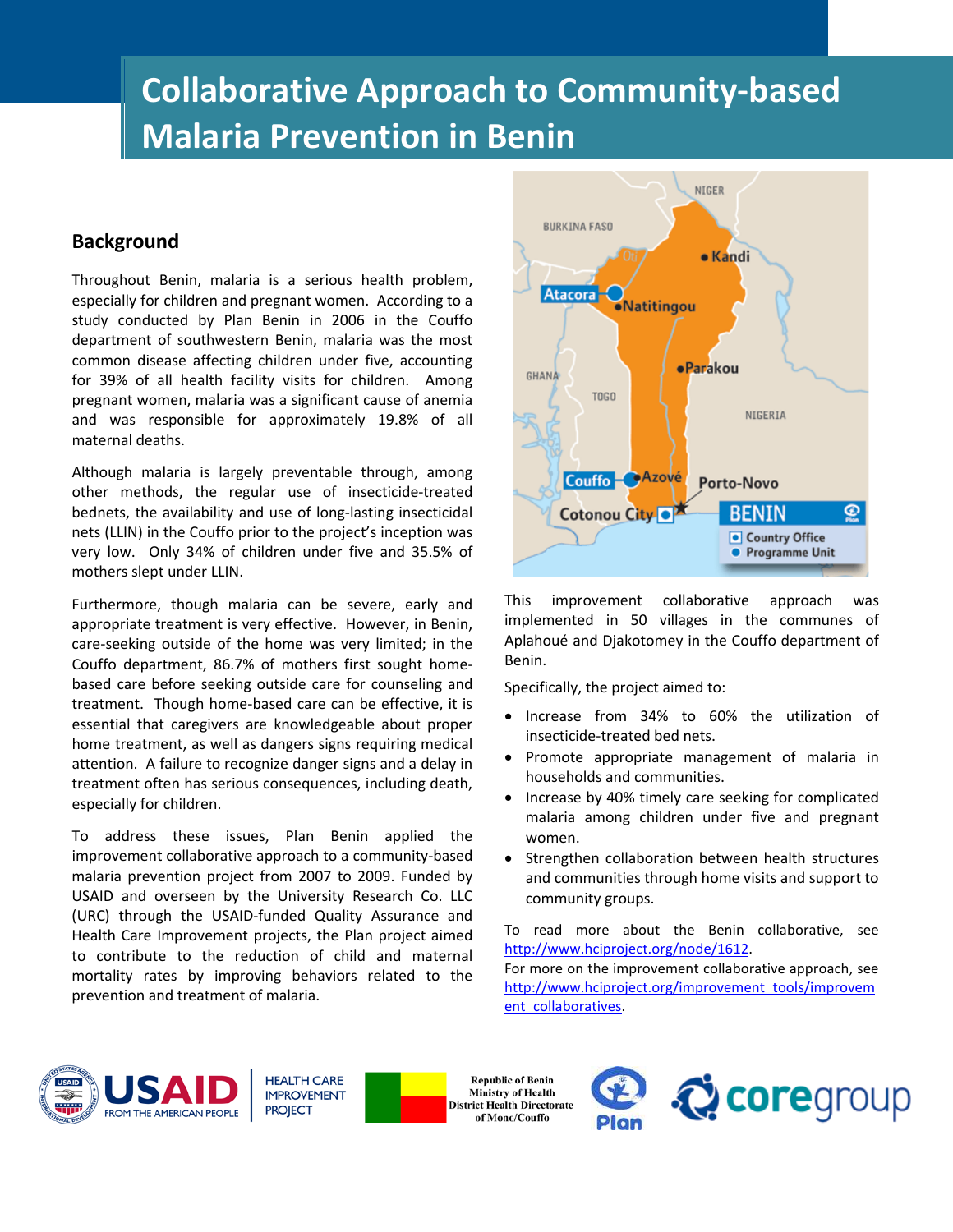## **Improvement Collaborative Approach**

In Benin, as in much of Africa and the developing world, limited human resources are a key constraint in improving the health of the population. Health agents are unable to respond to the needs of all children in all the villages which they cover; therefore, it is essential that community members play an intermediary role.

Using participatory methods, community-based program implementation is improved through adapting local behavior patterns to best practices for an important health issue (in this case, malaria); achieving significant results in a short period of time and at a low cost by maximizing methods that are proving successful; and extending the adapted best practices to other localities in the region/country through a controlled scale-up strategy.

*1. Collaborative Demonstration Phase.* Through the establishment of Quality Improvement Teams (QITs) comprised of community volunteers, mothers of children under five, village leaders, traditional healers, and health workers in each of the project's 20 pilot villages, the project mobilized the villages to learn about and take action against malaria. The efforts of these teams included: promoting knowledge of how malaria is transmitted, how it can be prevented, and the signs of complicated malaria; conducting unannounced night visits to the homes of pregnant women to ensure proper use of LLINs; and collecting data on common indicators.

Plan Benin also coordinated with suppliers and the Ministry of Health to have Coartem, an artemisinin-based combination therapy (ACT) for the treatment of malaria, made available to community health workers (CHWs) for distribution in the project villages.

In each village, QITs held bimonthly sessions to report monitoring data and project progress to the community and village assembly. In addition, learning sessions for QITs from different villages were conducted each quarter to share experiences and best practices, thereby encouraging constant improvement in village implementation strategies and overall program effectiveness. Each quarter's learning session was held in a different QIT's village to allow the other teams to witness firsthand the innovative methods they had developed. Moreover, by collecting data on common indicators, the teams were able to assess their effectiveness relative to one another, thereby fostering a competitive and entrepreneurial spirit.

*2. Collaborative Expansion Phase.* Building upon the activities which were consistently refined in the 20 pilot villages during the demonstration phase, Plan Benin expanded the project to an additional 30 villages. Because existing QITs were able to share the refined methods they had developed during the previous phase, expansion villages were able to more rapidly reduce malaria prevalence and transmission in their own villages.



Malaria education session



A QIT member inspecting LLIN installation



Learning visit between Bota and Dekandji QITs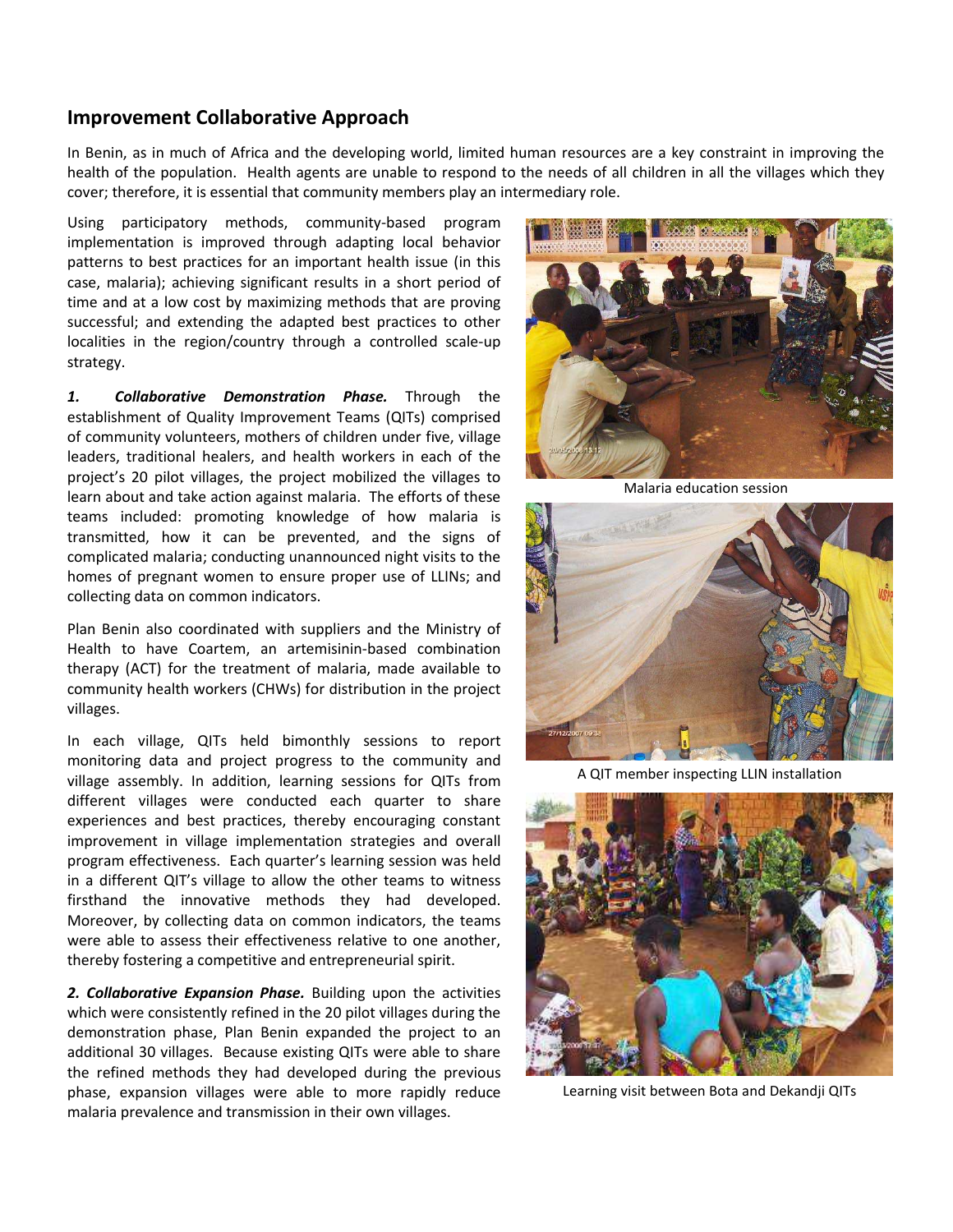#### **Results**

A final evaluation using Lot Quality Assurance Sampling (LQAS) methodology was conducted in 19 of the project's pilot villages in March and April of 2009. The main findings of the evaluation are detailed below.

*LLIN Utilization.* The evaluation found that the project succeeded in improving LLIN utilization among the targeted groups.While QITs conducted unannounced nighttime visits to monitor actual LLIN utilization during project

implementation, the final evaluation measured utilization through three proxy criteria: presence of an LLIN which is 1) suspended over the sleeping location, 2) of a recommended brand to ensure quality, and 3) not torn. As indicated in the graph at right, the percentage of mothers and children under five found to sleep under an LLIN in the 24 hours preceding the survey more than doubled over the project period, increasing from 34% at baseline to 70% at the project's conclusion. For mothers and their infants zero to 11 months, the percentage utilizing LLINs at the end of the project was even higher at 80%. Moreover, 90% of mothers of infants aged zero to 11 months consistently slept under LLINs during their last pregnancy.



*Appropriate home-based care and treatment.* The project's educational activities and home visits were also effective in increasing the provision of appropriate home-based care and treatment of malaria. Home-based care and treatment is considered appropriate if the caregiver of an under-five child suffering from malaria has purchased Coartem and complies with the directed dose according to the age of the child. Over the course of the project, the percentage of children under five who suffered from fever in the two weeks preceding the survey and who received appropriate home-based care and treatment for malaria within 24 hours increased from 25% to 55%, surpassing the target of 40%.

*Early referral to health facilities.* One of the effects achieved through the project's awareness-raising activities was an increase in knowledge of the danger signs of malaria and a consequent increase in referrals of serious malaria cases to health facilities. As shown in the figure at right, a dramatic increase in knowledge was achieved; from a baseline level of just 19%, the project was able to enable 95% of mothers with children under five to identify at least one sign of serious malaria. As a result, the number of children under five in the project villages who were treated in health centers for serious cases of malaria increased from only 92 in 2006 to more than 200 in 2008. Moreover, over the two years of project implementation, no deaths among pregnant women recorded in health facilities were due to malaria.